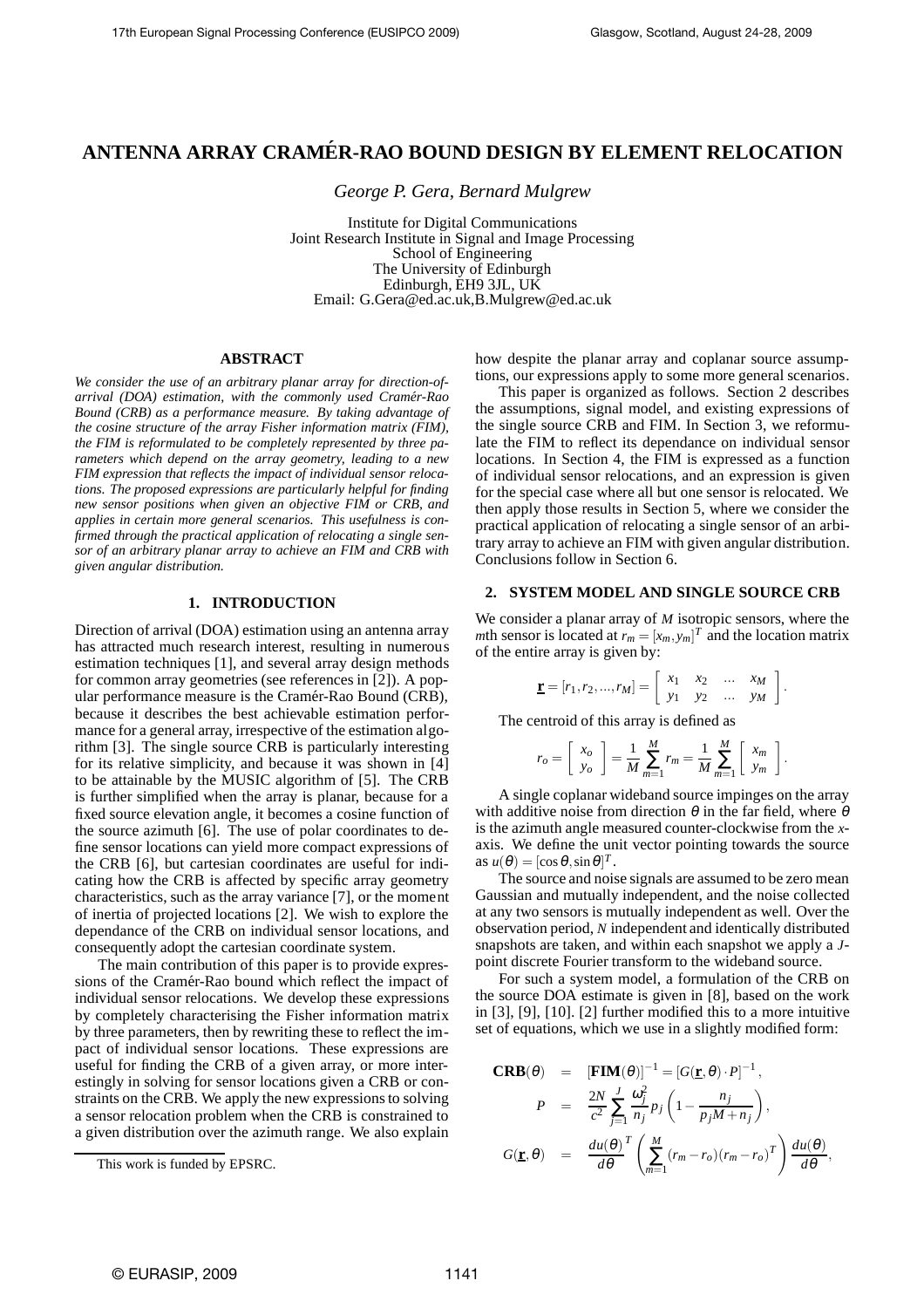

Figure 1: FIM of a 3 sensor array (**—**), and the 3 sine wave contributions from individual sensors  $(\cdots)$ .

where FIM is the array Fisher information matrix, *c* is the speed of propagation, and  $p_i$  and  $n_j$  are the signal power and noise power within the *j*th frequency interval, centred on <sup>ω</sup>*<sup>j</sup>* .

In order to better reflect the contribution of individual sensors to the CRB, we use the definitions of  $u(\theta)$ ,  $r_i$  and  $r<sub>o</sub>$  to express the FIM in a format similar to the ones used in [7] and [11]:

$$
\mathbf{FIM}(\theta) = P \sum_{m=1}^{M} ((x_m - x_o) \sin \theta - (y_m - y_o) \cos \theta)^2.
$$
 (1)

# **3. FIM DEPENDENCE ON SENSOR LOCATIONS**

## **3.1 Contribution of individual sensors to the FIM**

Applying trigonometric identities, we can rewrite the individual contribution of the *m*th sensor to obtain the FIM as the following cosine function:

$$
FIM(θ) = \frac{P}{2} \sum_{m=1}^{M} \left\{ (x_m - x_o)^2 + (y_m - y_o)^2 \right\}
$$
  
× {1 – cos (2θ – 2 arctan (y<sub>m</sub> – y<sub>o</sub>, x<sub>m</sub> – x<sub>o</sub>)})}, (2)

where  $arctan(y, x)$  is the generalization of  $arctan(y/x)$  over the entire circular range.

The FIM is therefore a summation of cosine functions, where each such function depends on a single set of sensor coordinates according to (2). An illustration of this fact is given in Fig.1 using an arbitrary three sensor array.

## **3.2 FIM as a cosine function**

In [6], the CRB of an array was shown to always be a cosine function of the source azimuth, with double the azimuth frequency 2θ. The fact that the FIM is a summation of cosine functions with the same frequency agrees with this result. Due to this sine function structure, the FIM can be completely defined by three parameters and can be written as:

$$
FIM(\theta) = R\cos(2\theta + \Phi) + C,\tag{3}
$$

where the parameters  $R$ ,  $C$ , and  $\Phi$  depend on  $P$  and on the array sensor locations. More specifically, the amplitude *R*, amplitude shift *C*, and phase shift Φ of the FIM depend on *P* and the amplitudes, amplitude shifts, and phase shifts of the sine waves produced by the sensor locations via (2). Expressions for these parameters are derived in Section 3.4.

#### **3.3 FIM matching: a system of three equations**

Because three parameters are sufficient to define any FIM, the problem of designing an unconstrained array to match any FIM sums up to a system of three equations that are independent of  $\theta$ . A particular advantage of this is that the problem only involves variables with specific values, and omits  $\theta$ which is defined over an angular range.

The problem of designing an array to match a specific FIM can be seen as an attempt to match two sine functions. The first sine function is given, while the second is defined by (3). Matching two sine waves only requires three matching points. Thus, selecting three angles with convenient cosine terms, this problem resumes to solving (4), where the left hand sides are given as objectives, and the right hand sides are dependant on the array FIM parameters *R*, *C*, Φ.

$$
\begin{cases}\n\mathbf{FIM} \left( \frac{\pi}{2} \right) &= C - R \cos \Phi, \\
\mathbf{FIM} (0) &= C + R \cos \Phi, \\
\mathbf{FIM} \left( \frac{3\pi}{4} \right) &= C + R \sin \Phi.\n\end{cases} \tag{4}
$$

#### **3.4 FIM parameter definitions**

Expressions for *R*, Φ, and *C* as functions of sensor locations shall now be derived.

The following system of equations is obtained by applying trigonometric identities to (2) and (3).

$$
\begin{cases}\nR\cos\Phi &= \frac{P}{2}\sum_{m=1}^{M} -(x_m - x_o)^2 + (y_m - y_o)^2, \\
C &= \frac{P}{2}\sum_{m=1}^{M} (x_m - x_o)^2 + (y_m - y_o)^2, \\
R\sin\Phi &= P\sum_{m=1}^{M} (x_m - x_o)(y_m - y_o).\n\end{cases}
$$

Expanding this and applying the definitions of *x<sup>o</sup>* and *yo*, the sensor coordinates can be isolated from the centroid coordinates:

$$
\begin{cases}\nR\cos\Phi &= \frac{P}{2}\left(Mx_o^2 - My_o^2 + \sum_{m=1}^M -x_m^2 + y_m^2\right), \\
C &= \frac{P}{2}\left(-Mx_o^2 - My_o^2 + \sum_{m=1}^M x_m^2 + y_m^2\right), \\
R\sin\Phi &= P\left(-Mx_oy_o + \sum_{m=1}^M x_my_m\right).\n\end{cases}
$$
(5)

The FIM parameters can be determined from (5) through the simple application of  $R = \sqrt{(R\cos(\Phi))^2 + (R\sin(\Phi))^2}$  and  $\Phi = \arctan(R\sin(\Phi), R\cos(\Phi))$ . Thus, (5) is useful in determining the FIM parameters for given sensor locations.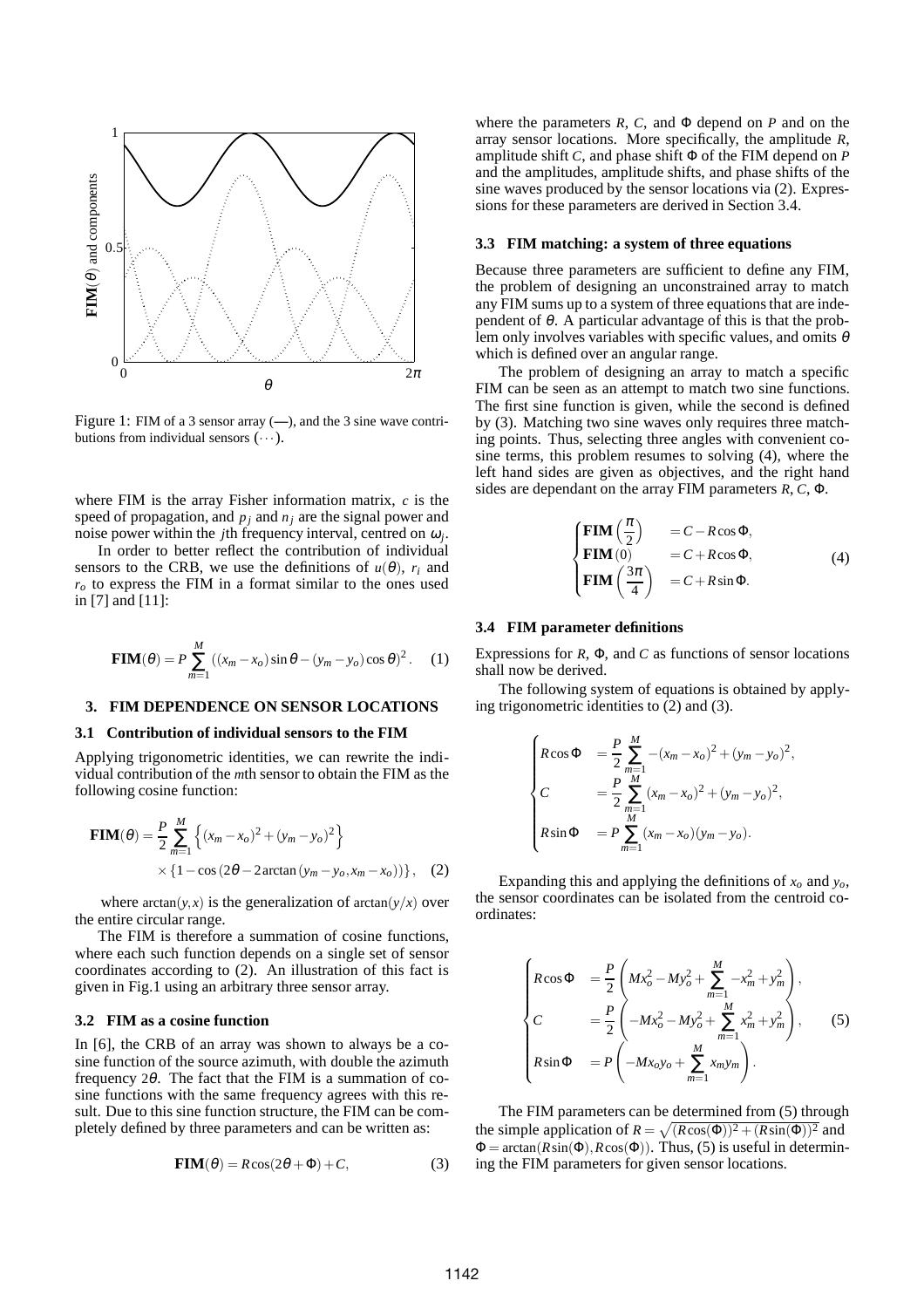## **3.5 Simplifying the FIM expression**

The system of equations (5) can be reformulated into (6). The advantage of the latter form is that specific parameter combinations are shown to depend on one of three isolated coordinate groupings: the *x*-coordinates, the *y*-coordinates, or the cross terms between *x* and *y* cooordinates. Thus, (6) should simplify the task of solving for sensor locations when given a set of FIM parameters.

$$
\begin{cases}\nC - R\cos\Phi &= P\left(-Mx_o^2 + \sum_{m=1}^M x_m^2\right), \\
C + R\cos\Phi &= P\left(-My_o^2 + \sum_{m=1}^M y_m^2\right), \\
R\sin\Phi &= P\left(-Mx_oy_o + \sum_{m=1}^M x_my_m\right).\n\end{cases}
$$
\n(6)

# **4. FIM DEPENDENCE ON SENSOR MOVEMENT**

## **4.1 Multiple sensor relocation**

We will now consider the effect of sensor relocation on the FIM of an array. The relocation is represented by addition of a relocation array **R** to the existing array **r**, with **R** defined as

$$
\mathbf{\underline{R}} = [R_1, R_2, ..., R_m] = \left[ \begin{array}{cccc} X_1 & X_2 & ... & X_m \\ Y_1 & Y_2 & ... & Y_m \end{array} \right]
$$

.

.

The relocation array's centroid is defined as

$$
R_o = \left[ \begin{array}{c} X_o \\ Y_o \end{array} \right] = \frac{1}{M} \sum_{m=1}^{M} R_m = \frac{1}{M} \sum_{m=1}^{M} \left[ \begin{array}{c} X_m \\ Y_m \end{array} \right]
$$

As a result of adding the two array location matrices **r** and  $\underline{\mathbf{R}}$ , the *m*th sensor is relocated to  $(x_m + X_m, y_m + Y_m)$  and the new array centroid is  $(x_o + X_o, y_o + Y_o)$ . By substituting this information into (6), we obtain the relocated array's FIM given in (7).

$$
\begin{cases}\nC - R\cos\Phi &= P\left(-M(x_o + X_o)^2 + \sum_{m=1}^m (x_m + X_m)^2\right), \\
C + R\cos\Phi &= P\left(-M(y_o + Y_o)^2 + \sum_{m=1}^m (y_m + Y_m)^2\right), \\
R\sin\Phi &= -PM(x_o + X_o)(y_o + Y_o) \\
+ P\sum_{m=1}^m (x_m + X_m)(y_m + Y_m).\n\end{cases}
$$
\n(7)

#### **4.2 Single sensor relocation**

If we only move a single sensor while maintaining all of the other sensors stationary, we can identify the impact that moving each sensor has on the overall array's FIM. By moving the *k*th sensor from  $(x_k, y_k)$  to  $(x_k + X_k, y_k + Y_k)$ , (7) can be rewritten as (8) or (9):

$$
\begin{cases}\nR\cos\Phi & = a(Y_k^2 - X_k^2) - bX_k + cY_k - d + e, \\
C & = a(X_k^2 + Y_k^2) + bX_k + cY_k + d + e, \\
R\sin\Phi & = 2aX_kY_k + cX_k + bY_k + f.\n\end{cases}
$$
\n(8)

$$
\begin{cases}\nC - R\cos\Phi &= 2(aX_k^2 + bX_k + d), \\
C + R\cos\Phi &= 2(aY_k^2 + cY_k + e), \\
R\sin\Phi &= 2aX_kY_k + cX_k + bY_k + f.\n\end{cases}
$$
\n(9)

where the constants *a*-*f* are defined as:

$$
a = \frac{P(M-1)}{2M} , d = \frac{P}{2} \sum_{m=1}^{M} x_m^2 - x_o^2 ,
$$
  
\n
$$
b = P(x_k - x_o) , e = \frac{P}{2} \sum_{m=1}^{M} y_m^2 - y_o^2 ,
$$
  
\n
$$
c = P(y_k - y_o) , f = P \sum_{m=1}^{M} x_m y_m - x_o y_o .
$$

In the same way that (5) is helpful for calculating FIM parameters from a given array, (8) is useful for calculating the FIM parameters for a given displacement of the *k*th sensor. Just as (6) is useful for designing an array for a given objective FIM, (9) can help determine a new location for the *k*th sensor given FIM parameter values.

## **4.3 Relevance to more general scenarios**

The expressions of Sections 3 and 4 were derived under the planar array and coplanar source assumptions. Nevertheless, the expressions are applicable to certain more general scenarios. Two such scenarios shall now be outlined, accompanied by the provisions for applying our expressions:

- In the case of 3-D source estimation with a planar array, the scenario can be completely characterised by a scalarvalued function of the source azimuth, where the scaling depends on source elevation [6]. Therefore, the problem can be reduced to coplanar source estimation with a planar array, provided that the objective CRB is scaled according to the source elevation, or that the objective CRB constraints are independent of the source elevation scaling. The design example of Section 5 demonstrates the latter case, since the CRB is constrained by a given direction and directivity.
- The second scenario to consider is the particular yet practical case of 3-D estimation with a 3-D array where physical limitations lead to a lack of control over the sensor elevations. This would occur, for instance, when an array of wireless sensors are scattered outdoors over an unknown uneven surface. Because the vertical coordinates are arbitrary, our array improvement must solely rely on planar coordinates. Therefore, from an array design perspective, the problem reduces to 3-D source estimation with a planar array, which as mentioned in the previous point can be further reduced to coplanar source estimation with a planar array.

## **5. APPLICATION: SINGLE SENSOR MOVEMENT FOR CRB CONSTRAINT MATCHING**

#### **5.1 Problem statement**

In this section, the expressions derived in Sections 3 and 4 are applied. We consider the problem of moving one sensor from an arbitrary array to improve that array's potential estimation capability, using the CRB as a performance measure.

A scenario which from an array design perspective is reduced to a planar array for estimation of a coplanar source is considered (see Section 4.3). In such a case, the CRB is simply the inverse of the one-by-one Fisher information matrix, so any CRB requirements can be trivially translated into FIM parameters, and the results of Sections 3 and 4 are applicable.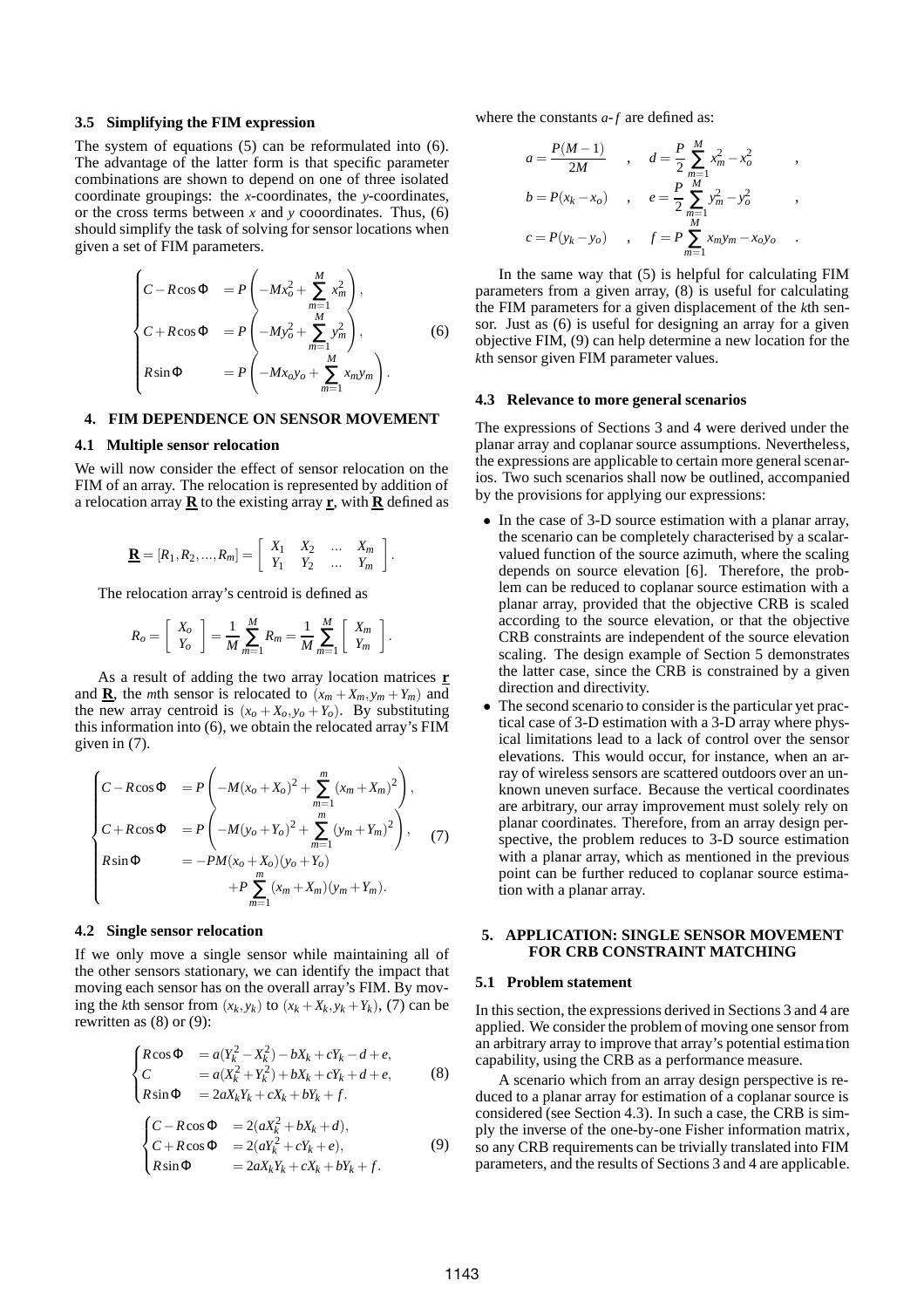## **5.2 Specifying the objective FIM parameters**

If we were to aim for a specific FIM with specific values of *C*,*R*, and Φ, solving (9) would require the two quadratics in the first and second lines to share the same roots. Given that their leading coefficients are the same, this would mean that these quadratics are identical. This would only happen if  $b = c$  and  $e = d + 2R \cos \Phi$ , which is so restrictive on the starting array and FIM parameter values that a solution is unlikely to exist. Thus, less restrictive constraints on the FIM are needed for a reasonable solution space.

The constraint of both  $\Phi$  and  $R/C$  is meaningful because together these parameters define the relative distribution of the CRB over the azimuth range. The direction Φ corresponds to the bearing where the FIM is lowest, and the directivity *R*/*C* indicates how anisotropic the array is on a scale of 0 (isotropic array) to 1 (linear array). The distribution of the FIM over the bearing range is significant because it indicates which directions should see performance improvements and which directions can be compromised to allow such benefits.

We consider the design of the FIM angular distribution through  $\Phi$  and  $R/C$ , with the understanding that for designing optimal arrays, these results would need to be balanced with additional objectives such as FIM maximization or application-specific array geometry restrictions.

In order to make the most of the given parameters Φ and  $R/C$ , (9) can be rewritten in the following form:

$$
\begin{cases}\nC(1 - \frac{R}{\zeta}\cos\Phi) &= 2(aX_k^2 + bX_k + d), \\
C(1 + \frac{R}{C}\cos\Phi) &= 2(aY_k^2 + cY_k + e), \\
C\frac{R}{C}\sin\Phi &= 2aX_kY_k + cX_k + bY_k + f.\n\end{cases}
$$
\n(10)

## **5.3 Solutions**

A method to solving (10) shall now be given, by working through the general and special cases that can arise.

## *5.3.1 General case:*  $\sin \Phi \neq 0$ ,  $\cos \Phi \neq \pm C/R$

In the general case, (10) can be rewritten as the following:

$$
\begin{cases}\nC &= \frac{2(aX_k^2 + bX_k + d)}{1 - \frac{R}{C}\cos\Phi}, \\
C &= \frac{2(aY_k^2 + cY_k + e)}{1 + \frac{R}{C}\cos\Phi}, \\
C &= \frac{2aX_kY_k + cX_k + bY_k + f}{\frac{R}{C}\sin\Phi}.\n\end{cases}
$$

*C* is eliminated from this system by setting the right hand sides (RHS) of each equation equal to each other. By setting the RHS of the first equation to equal the RHS of the third, and the RHS of the second to equal the RHS of the third, than the RHS of the first equals the RHS of the second. Thus, this system of three equations can be reduced to the following system of two equations:

$$
\begin{cases}\n\frac{2(aX_k^2 + bX_k + d)}{1 - \frac{R}{C}\cos\Phi} &= \frac{2aX_kY_k + cX_k + bY_k + f}{\frac{R}{C}\sin\Phi}, \\
\frac{2(aY_k^2 + cY_k + e)}{1 + \frac{R}{C}\cos\Phi} &= \frac{2aX_kY_k + cX_k + bY_k + f}{\frac{R}{C}\sin\Phi}.\n\end{cases}\n\tag{11}
$$

The second line of (11) can be rearranged to yield  $X_k$  as a function of *Y<sup>k</sup>* . Substituting this into the first line leads to a quartic equation in  $Y_k$  which equates 0. Closed form solutions for this equation yield its roots, of which the real ones are the new y-coordinates of the kth sensor. These coordinates  $Y_k$  are then substituted into the second line of (11) to obtain the complete  $(X_k, Y_k)$  coordinates of the kth sensor. A linear array cannot be obtained by relocating a single sensor if the other sensors are not aligned, but in any other case, there are exactly two real roots, so two solution locations.

#### *5.3.2 Particular cases*

Several particular cases exist where the general solution method cannot be applied as it would require division by zero:

- $\sin \Phi = 0$  and  $R/C = \pm 1$
- $\sin \Phi = 0$  and  $R/C \neq \pm 1$
- $\cos \Phi = \pm C/R$

The first case corresponds to a linear array either parallel or orthogonal to direction Φ, which is trivial to solve if all but the *k*th sensor are aligned already, and has no solution otherwise.

The last two cases are solved by first substituting the known parameters into (10), before reducing the system of three equations to a quartic polynomial as was done in the general case.

## **5.4 Example**

As an example, the techniques of Section 5.3 are applied to an arbitrary 10-sensor array with the objective to achieve an FIM with  $R/C = 0.7$  and  $\Phi = \pi/3$ .

Fig.2 indicates all the original sensor locations, as well as the solution locations for the single arbitrarily chosen sensor. Fig.3 presents the FIM and CRB of the array before and after the sensor relocation; they have been normalized to have peak values of 1 to ease identification of the directivity *R*/*C*. The amplitudes and phase shifts of the functions in these figures confirm the achievement of our objective directivity of 0.7 and direction of  $\pi/3$  by relocating a single sensor.

## **6. CONCLUSIONS**

The single source wideband CRB was used as a performance measure, which under the planar array and coplanar source assumptions is trivially found by inverting the FIM. We defined the FIM in terms of three parameters, and formulated it to reflect the impact of individual sensor locations. The existence of these three parameters simplifies the problem of designing an unconstrained array for a particular FIM to a system of three equations, thus avoiding optimisation over the entire range of  $\theta$ .

We examined the effect of sensor movemement on the FIM by rewriting it as a function of sensor locations and their displacements. We also expressed the FIM for the particular